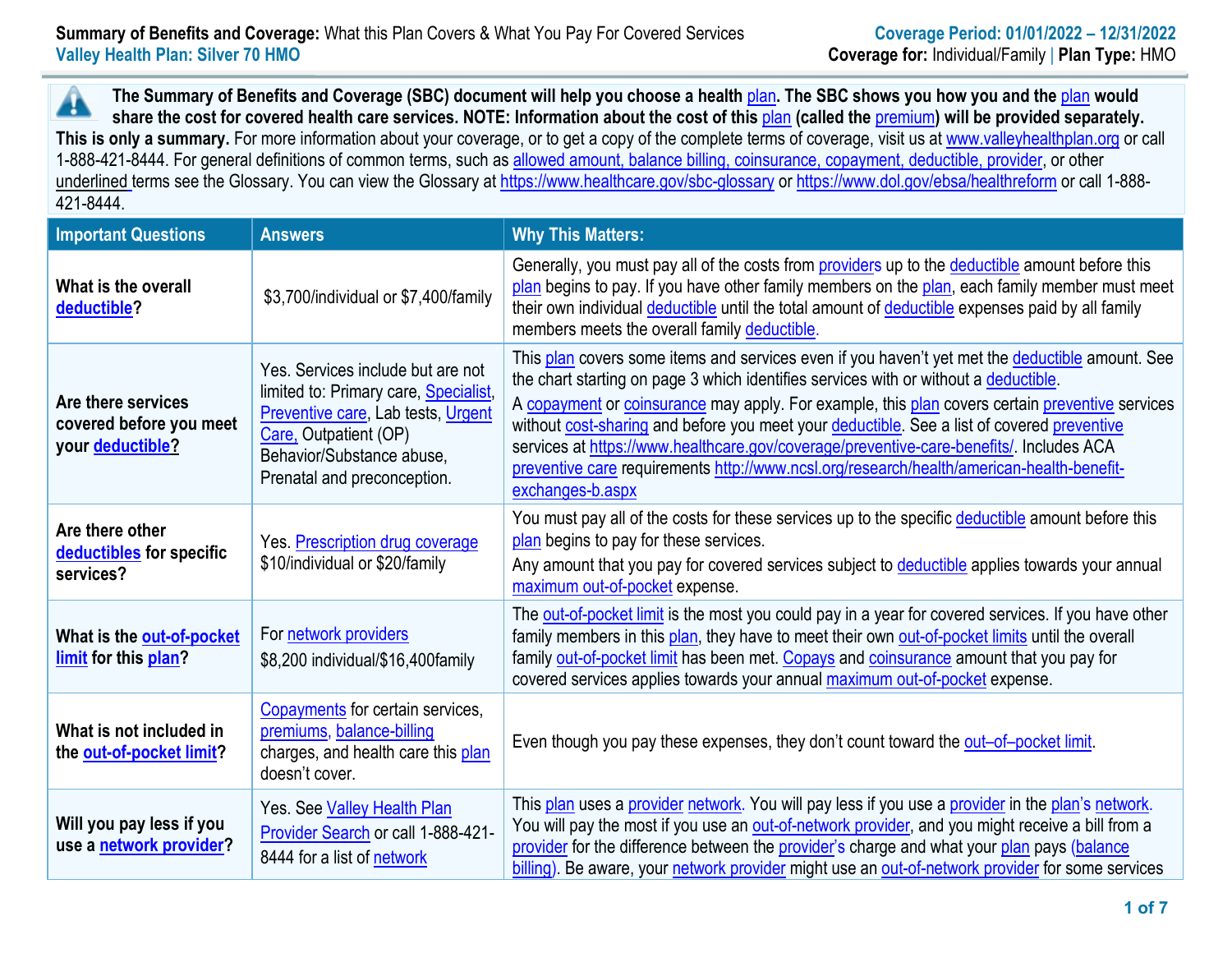|                                                       | providers. | (such as lab work). Check with your provider before you get services.                                                          |  |  |  |  |
|-------------------------------------------------------|------------|--------------------------------------------------------------------------------------------------------------------------------|--|--|--|--|
| Do you need a <u>referral</u> to<br>see a specialist? | Yes.       | A written referral is needed to see a specialist for covered services with the exception of self-<br>referral to Plan OB/GYNs. |  |  |  |  |

(DT - OMB control number: 1545-0047/Expiration Date: 12/31/2019)(DOL - OMB control number: 1210-0147/Expiration date: 5/31/2022) (HHS - OMB control number: 0938-1146/Expiration date: 10/31/2022)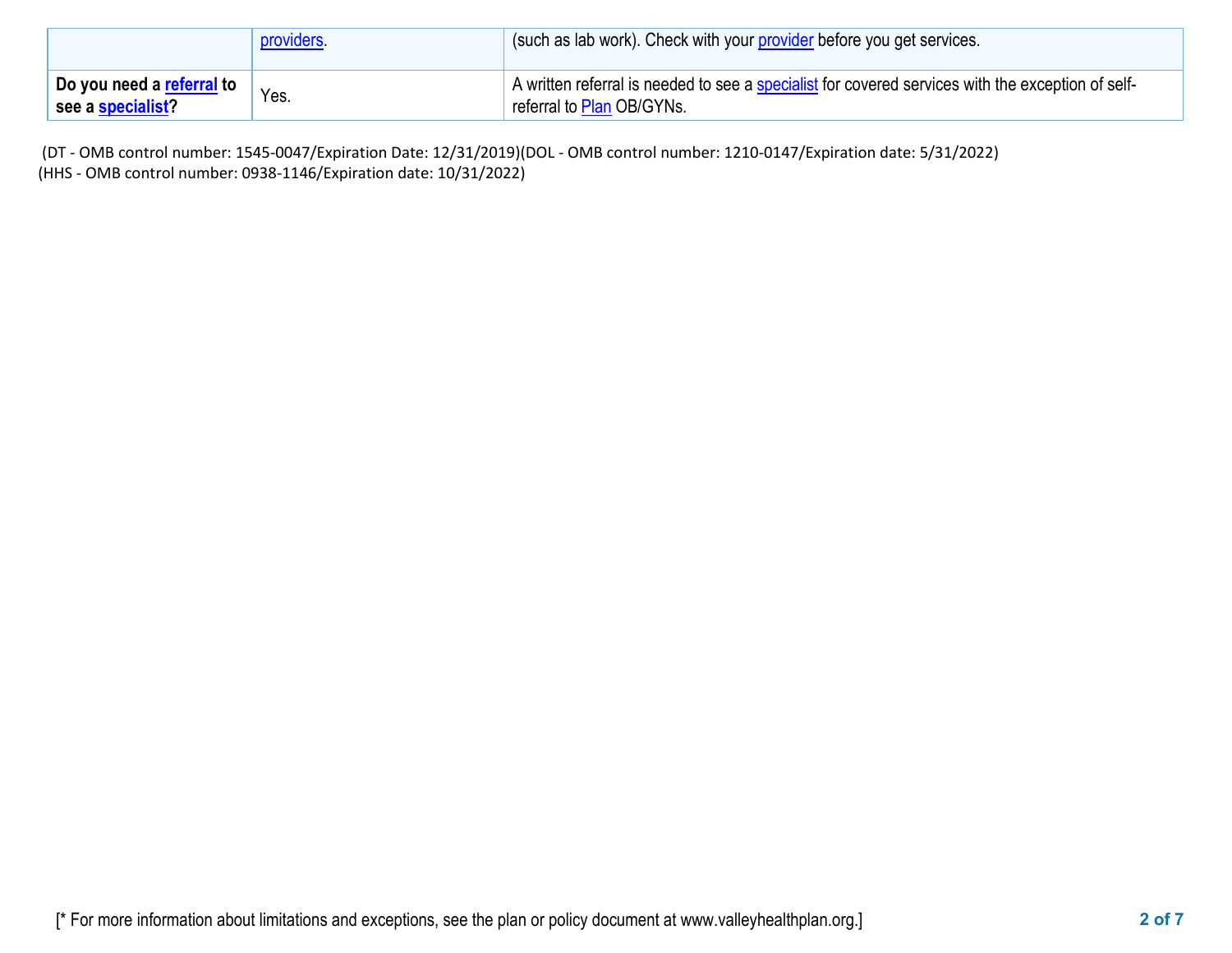- All copayment and coinsurance costs shown in this chart are after your deductible has been met, if a deductible applies.
- Member cost-share for oral anti-cancer drugs shall not exceed \$250 per month per state law.
- Telehealth are covered benefits. Your cost-share for telehealth services shall not exceed the cost-share charged for the same services delivered inperson. This service is subject to the same deductible and annual or lifetime dollar maximum.
- No balance billing for members if services are provided by in-network Providers.

|                                                                                                                    |                                                     | <b>What You Will Pay</b>                                                                              |                                                                 |                                                                                                                                                                    |  |
|--------------------------------------------------------------------------------------------------------------------|-----------------------------------------------------|-------------------------------------------------------------------------------------------------------|-----------------------------------------------------------------|--------------------------------------------------------------------------------------------------------------------------------------------------------------------|--|
| <b>Common</b><br><b>Medical Event</b>                                                                              | <b>Services You May Need</b>                        | <b>Network Provider</b><br>(You will pay the least)                                                   | Out-of-network<br><b>Provider</b><br>(You will pay the<br>most) | <b>Limitations, Exceptions, &amp; Other Important</b><br><b>Information</b>                                                                                        |  |
|                                                                                                                    | Primary care visit to treat an<br>injury or illness | \$35/visit; Deductible does<br>not apply.                                                             | Not covered                                                     | None                                                                                                                                                               |  |
| If you visit a health<br>care provider's office<br>or clinic                                                       | <b>Specialist</b> visit                             | \$70/visit; Deductible does<br>not apply.                                                             | Not covered                                                     | Prior written authorization is required. Charges<br>may incur with no prior authorization.                                                                         |  |
|                                                                                                                    | Preventive care/screening/<br>immunization          | No charge                                                                                             | Not covered                                                     | None                                                                                                                                                               |  |
|                                                                                                                    | Diagnostic test (x-ray, blood<br>work)              | Lab - \$40/visit; Deductible<br>does not apply.<br>$X-ray - $85/visit;$<br>Deductible does not apply. | Not covered                                                     | None                                                                                                                                                               |  |
| If you have a test                                                                                                 | Imaging (CT/PET scans, MRIs)                        | \$325/visit; Deductible does<br>not apply.                                                            | Not covered                                                     | Prior written authorization is required. Charges<br>may incur with no prior authorization.                                                                         |  |
| If you need drugs to                                                                                               | Generic drugs (Tier 1)                              | \$15 copay/prescription                                                                               | Not covered                                                     | Prescriptions filled at an Out-of-network                                                                                                                          |  |
| treat your illness or                                                                                              | Preferred brand drugs (Tier 2)                      | \$55 copay/prescription                                                                               | Not covered                                                     | Pharmacy are covered if related to care for a                                                                                                                      |  |
| condition<br>More information about                                                                                | Non-preferred brand drugs<br>(Tier 3)               | \$85 copay/prescription                                                                               | Not covered                                                     | medical emergency or urgently needed care. If<br>your prescription is not listed on the formulary,                                                                 |  |
| prescription drug<br>coverage is available at<br><b>Valley Health Plan</b><br><b>Prescription Drug</b><br>Coverage | <b>Specialty drugs</b> (Tier 4)                     | 20% up to \$250 per script                                                                            | Not covered                                                     | prior written authorization is required. Charges<br>may incur with no prior authorization.<br>Retail/Mail Service:<br>1 copay = up to 30 day supply for tier $1-4$ |  |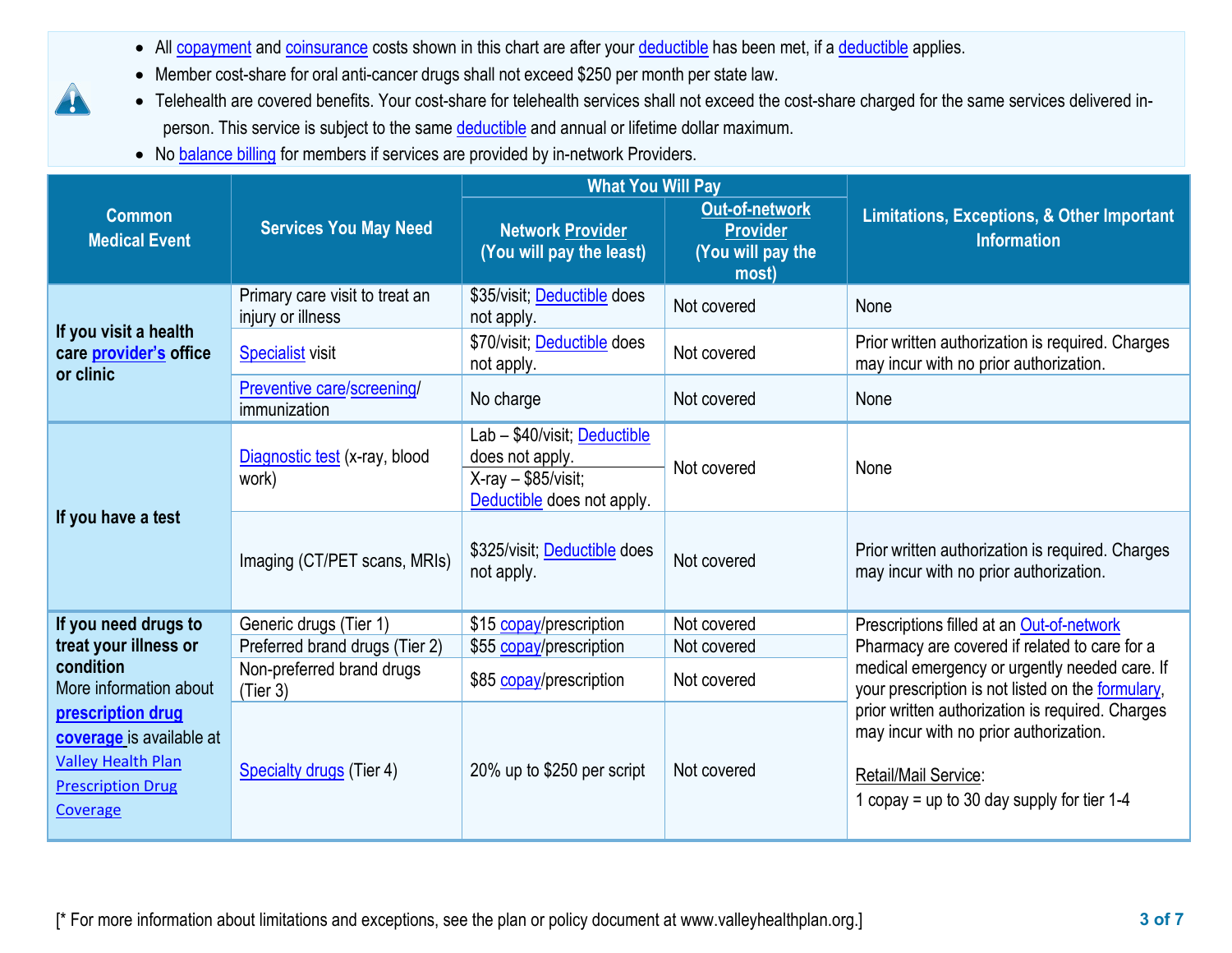| If you have outpatient<br>surgery        | Facility fee (e.g., ambulatory<br>surgery center)  | 20% coinsurance;<br>Deductible does not apply.                                              | Not covered                                             |                                                                                                                                                                                                                                                                                                                                                                               |
|------------------------------------------|----------------------------------------------------|---------------------------------------------------------------------------------------------|---------------------------------------------------------|-------------------------------------------------------------------------------------------------------------------------------------------------------------------------------------------------------------------------------------------------------------------------------------------------------------------------------------------------------------------------------|
|                                          | Physician/surgeon fees                             | 20% coinsurance;<br>Deductible does not apply.                                              | Not covered                                             | Prior written authorization is required. Charges<br>may incur with no prior authorization.                                                                                                                                                                                                                                                                                    |
|                                          | <b>Emergency room care (waived</b><br>if admitted) | Facility - \$400/visit;<br>Deductible does not apply.                                       | Facility - \$400/visit<br>Deductible does not<br>apply. | None                                                                                                                                                                                                                                                                                                                                                                          |
|                                          |                                                    | Physician - No charge                                                                       | Physician - No charge                                   |                                                                                                                                                                                                                                                                                                                                                                               |
| If you need immediate                    | <b>Emergency medical</b><br>transportation         | \$250/transport. Deductible<br>does not apply.                                              | \$250/transport.<br>Deductible does not<br>apply.       | None                                                                                                                                                                                                                                                                                                                                                                          |
| medical attention                        | <b>Urgent care</b>                                 | \$35/visit; Deductible does<br>not apply.                                                   | \$35/visit; Deductible<br>does not apply.               | Urgent care from non-participating providers<br>when outside of the service area is covered.<br>Prior written authorization is required for urgent<br>care from non-participating providers when<br>inside the service area. Charges may incur with<br>no prior authorization for <i>urgent care</i> services<br>from non-participating providers inside the<br>service area. |
|                                          | Facility fee (e.g., hospital room)                 | 20% coinsurance                                                                             | Not covered                                             |                                                                                                                                                                                                                                                                                                                                                                               |
| If you have a hospital<br>stay           | Physician/surgeon fees                             | 20% coinsurance;<br>Deductible does not apply.                                              | Not covered                                             | Prior written authorization is required. Charges<br>may incur with no prior authorization.                                                                                                                                                                                                                                                                                    |
| If you need mental<br>health, behavioral | <b>Outpatient services</b>                         | \$35/visit; Deductible does<br>not apply.<br>Other items \$0; Deductible<br>does not apply. | Not covered                                             | Prior written authorization may be required.<br>Charges may incur with no prior authorization.                                                                                                                                                                                                                                                                                |
| health, or substance<br>abuse services   | Inpatient services                                 | Facility - 20% coinsurance<br>Physician - 20%<br>coinsurance; Deductible<br>does not apply. | Not covered                                             | Prior written authorization is required. Charges<br>may incur with no prior authorization.                                                                                                                                                                                                                                                                                    |
|                                          | Office visits                                      | No charge                                                                                   | Not covered                                             | None                                                                                                                                                                                                                                                                                                                                                                          |
| If you are pregnant                      | Childbirth/delivery professional<br>services       | 20% coinsurance;<br>Deductible does not apply.                                              | Not covered                                             | Prior written authorization is required. Charges                                                                                                                                                                                                                                                                                                                              |
|                                          | Childbirth/delivery facility<br>services           | 20% coinsurance                                                                             | Not covered                                             | may incur with no prior authorization.                                                                                                                                                                                                                                                                                                                                        |

[\* For more information about limitations and exceptions, see the plan or policy document at www.valleyhealthplan.org.] **4 of 7**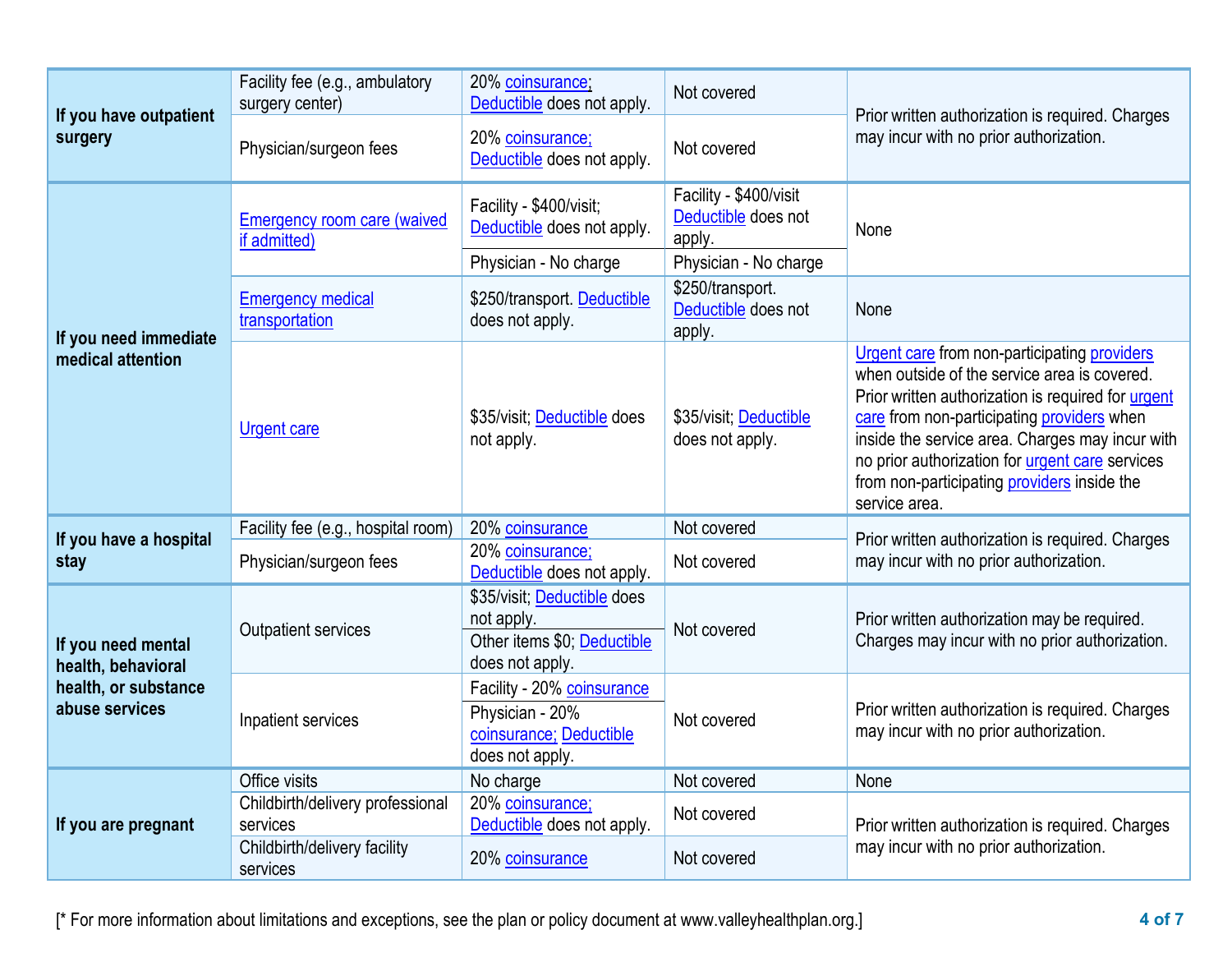|                                                                | Home health care               | \$45/visit; Deductible does<br>not apply.      | Not covered | 100 visits/year. Prior written authorization is<br>required. Charges may incur with no prior<br>authorization.          |
|----------------------------------------------------------------|--------------------------------|------------------------------------------------|-------------|-------------------------------------------------------------------------------------------------------------------------|
|                                                                | <b>Rehabilitation services</b> | \$35/visit; Deductible does<br>not apply.      | Not covered | Includes physical therapy, speech therapy, and<br>occupational therapy. Prior written authorization                     |
| If you need help<br>recovering or have<br>other special health | <b>Habilitation services</b>   | \$35/visit; Deductible does<br>not apply.      | Not covered | is required. Charges may incur with no prior<br>authorization.                                                          |
| needs                                                          | <b>Skilled nursing care</b>    | 20% coinsurance                                | Not covered | 100 visits/calendar year. Prior written<br>authorization is required. Charges may incur<br>with no prior authorization. |
|                                                                | Durable medical equipment      | 20% coinsurance;<br>Deductible does not apply. | Not covered | Prior written authorization is required. Charges<br>may incur with no prior authorization.                              |
|                                                                | <b>Hospice services</b>        | No charge                                      | Not covered | None                                                                                                                    |
|                                                                | Children's eye exam            | No charge                                      | Not covered | Coverage limited to one exam per year.                                                                                  |
| If your child needs<br>dental or eye care                      | Children's glasses             | No charge                                      | Not covered | Coverage limited to one pair of glasses per year<br>(or contact lenses in lieu of glasses).                             |
|                                                                | Children's dental check-up     | No charge                                      | Not covered | None                                                                                                                    |

## **Excluded Services & Other Covered Services:**

| Services Your Plan Generally Does NOT Cover (Check your policy or plan document for more information and a list of any other excluded services.) |                                  |           |                                               |           |                               |  |
|--------------------------------------------------------------------------------------------------------------------------------------------------|----------------------------------|-----------|-----------------------------------------------|-----------|-------------------------------|--|
|                                                                                                                                                  | Chiropractic care                |           | Infertility treatment                         |           | <b>Nutritional Counseling</b> |  |
|                                                                                                                                                  | Cosmetic surgery                 | $\bullet$ | Long-term care                                |           | Private-duty nursing          |  |
|                                                                                                                                                  | Dental care (Adult)<br>$\bullet$ |           | Non-emergency care when traveling outside the | $\bullet$ | Routine Eye Exam (Adult)      |  |
|                                                                                                                                                  | Hearing aids                     |           | U.S.                                          |           | Weight loss programs          |  |
| Other Covered Services (Limitations may apply to these services. This isn't a complete list. Please see your plan document.)                     |                                  |           |                                               |           |                               |  |
|                                                                                                                                                  | Abortion<br>$\bullet$            |           | <b>Bariatric surgery</b>                      |           | Telehealth                    |  |
|                                                                                                                                                  | Acupuncture                      |           | Routine foot care with limits                 |           |                               |  |

Your Rights to Continue Coverage: There are agencies that can help if you want to continue your coverage after it ends. The contact information for those agencies is: California, HHS, DOL, and/or or call your contact state insurance at 1-800-927-HELP (4357). Other coverage options may be available to you too, including buying individual insurance coverage through the Health Insurance Marketplace. For more information about the Marketplace, visit www.HealthCare.gov or call 1-800-318-2596.

Your Grievance and Appeals Rights: There are agencies that can help if you have a complaint against your plan for a denial of a claim. This complaint is called a grievance or appeal. For more information about your rights, look at the explanation of benefits you will receive for that medical claim. Your plan documents also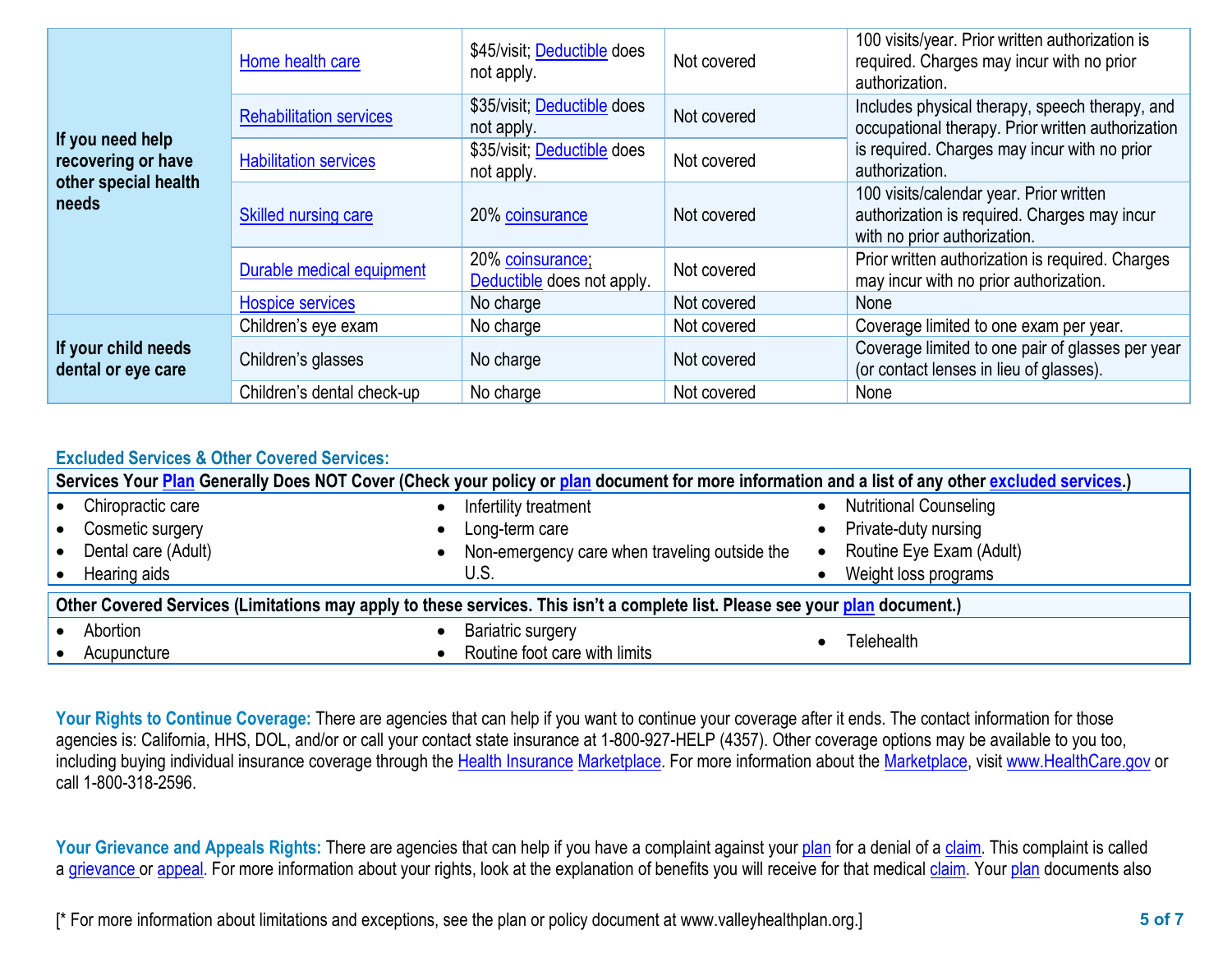provide complete information to submit a claim, appeal, or a grievance for any reason to your plan. For more information about your rights, this notice, or assistance, contact: Valley Health Plan by calling 1-888-421-8444 or Department of Managed Health Care (DMHC) Consumer Help-Line at 1-888-466-2219.

## **Does this plan provide Minimum Essential Coverage? Yes**.

Minimum Essential Coverage generally includes plans, health insurance available through the Marketplace or other individual market policies, Medicare, Medicaid, CHIP, TRICARE, and certain other coverage. If you are eligible for certain types of Minimum Essential Coverage, you may not be eligible for the premium tax credit.

## **Does this plan meet Minimum Value Standards? Yes**.

If your plan doesn't meet the Minimum Value Standards, you may be eligible for a premium tax credit to help you pay for a plan through the Marketplace.

## **Language Access Services:**

Spanish (Español): Para obtener asistencia en Español, llame al 1-888-421-8444. Chinese (中文): 如果需要中文的帮助,请拨打这个号码 1-888-421-8444. Vietnamese (Tiếng Việt): Để có được sự hỗ trợ tiếng Việt, gọi 1-888-421-8444.

––––––––––––––––––––––*To see examples of how this plan might cover costs for a sample medical situation, see the next section.–––––––––––*–––––––––––

PRA Disclosure Statement: According to the Paperwork Reduction Act of 1995, no persons are required to respond to a collection of information unless it displays a valid OMB control number. The valid OMB control number for this information collection is **0938-1146**. The time required to complete this information collection is estimated to average **0.08** hours per response, including the time to review instructions, search existing data resources, gather the data needed, and complete and review the information collection. If you have comments concerning the accuracy of the time estimate(s) or suggestions for improving this form, please write to: CMS, 7500 Security Boulevard, Attn: PRA Reports Clearance Officer, Mail Stop C4-26-05, Baltimore, Maryland 21244-1850.